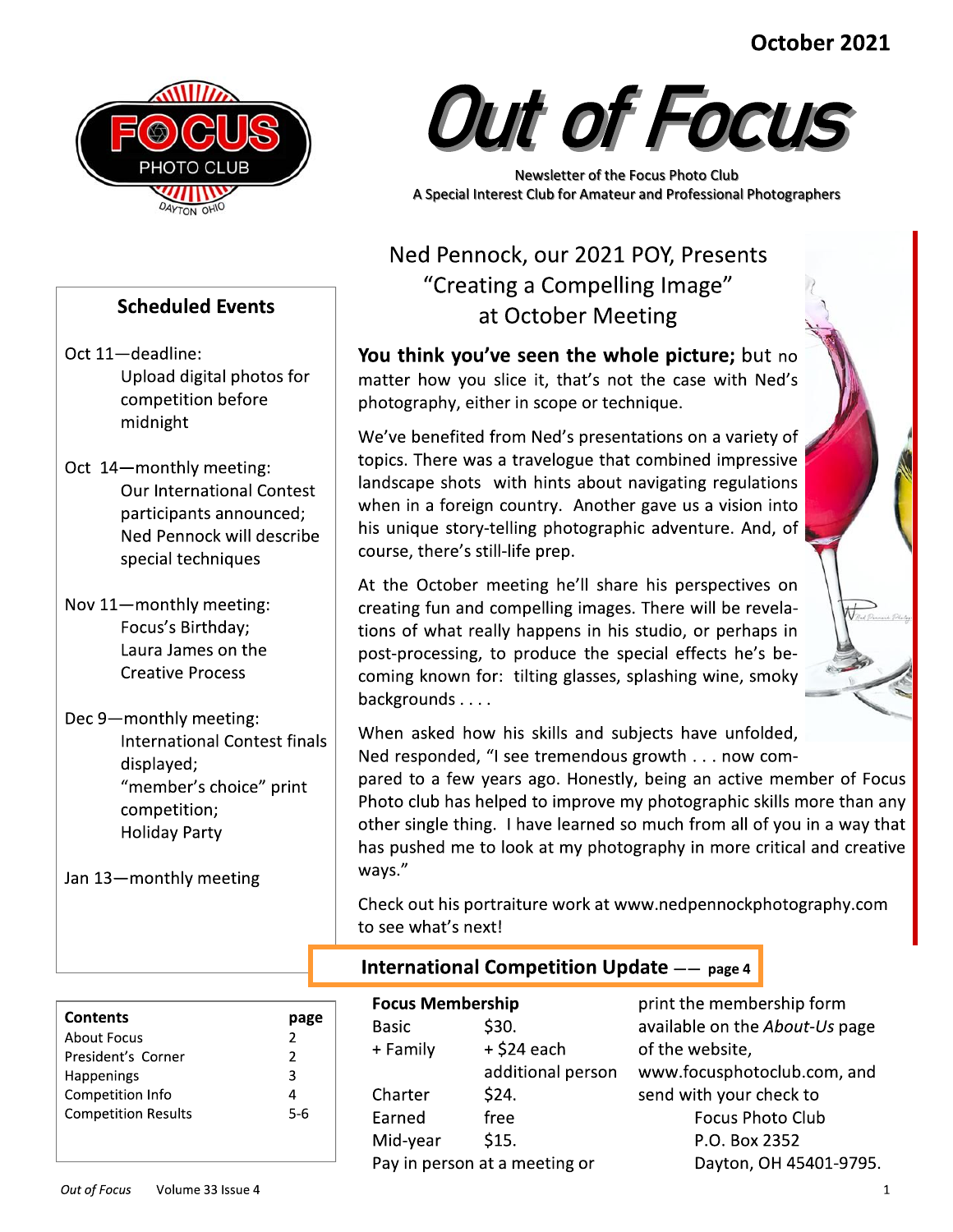## October 2021

Focus Photo Club meets on the 2nd Thursday of the month, July-May, from 6:45-9:00 pm at Central Christian Church, 1200 Forrer Blvd, Kettering, OH. Guests are welcome.

Find Focus Photo Club on the web at https://www.focusphotoclub.com, for rules and regulations, history of competition results, images from the most recent competition and links to some members' personal web pages.

**Check Focus Photo Club on Facebook** for conversations between members, timely reminders, and the latest on group outings.

Send mail to Focus Photo Club P.O. Box 2352 Dayton, OH 45401-9795

The newsletter, Out of Focus, is published monthly to inform members and friends of Focus Photo Club about club events, club competition, and other photography/photographer items of interest. Distribution is via email. A copy is also posted on www.focusphotoclub.com.

Do you have corrections to or suggestions for the newsletter content? Contact pelliott1@woh.rr.com.

|                 | <b>Executive Board 2021-2022</b> |
|-----------------|----------------------------------|
| President       | Judy Fellner                     |
| Admin VP        | Stephen Goldberg                 |
| Competition VP  | Louise Haws                      |
| Digital Comp VP | Janet Bollinger                  |
| Secretary       | Kathy Moore                      |
| Treasurer       | Joyce Willis                     |
| Historian       | Julie Lucht                      |
| Program Chair   | <b>Tom Entingh</b>               |
| Newsletter PR   | Pat Elliott                      |
| Hospitality     | Pat McCarthy                     |
| Webmaster       | Susan Willin                     |
| Site Liaison    | John Murphy                      |
| Co-founder      | Nancy Roach (d.)                 |
| Co-founder      | Brook Brandewie (d.)             |

## **President's Corner**

It's a boo-tiful month for a club meeting. We are strongly recommending masks- why not make them Halloween masks.

In keeping with the holiday, our competition theme is 'Dark and Moody'. I found lots of theme ideas with my Google search as well as tutorials so be *creepily* creative. Digital deadline is always midnight the Monday before our meetings. Print deadline is on the night of our meetings.



We are honored to have our 2020-2021 Photographer of the Year, Ned Pennock presenting his ideas for creating fun and compelling photography at the October meeting.

The top twenty-five Focus Photo Club entries have been selected for the International Competition between Focus and clubs in England and Australia. Find out this month which members will be representing us. Hopefully, Focus Photo will once again bring home the gold. Where will your photo rank among the other seventy-five entrants? Find out in December. A slide show with the International final results will be presented.

November is our 'Birthday Month'. We will have tributes, education, and a club photo. (COVID requirements permitting). Have your smiles or mask smiles ready.

December we will hold a print photo competition showcasing your best photos from our 2021 Club Adventures. This is a 'member' choice photo competition. The results are not part of the photographer of the year standings but a fun way to share. More Club Adventures are in the works.

September digital results were sent via an email. Don't worry, you'll be recognized this month instead for your achievements.

At the conclusion of the upcoming meeting, we ask members to stay so we can take a quick vote to ratify the new constitution. An email was sent with the proposed document but let me know if you still need a copy.

See you on the 14<sup>th</sup> and have a Spooktacular month.

**Judy Fellner Club President**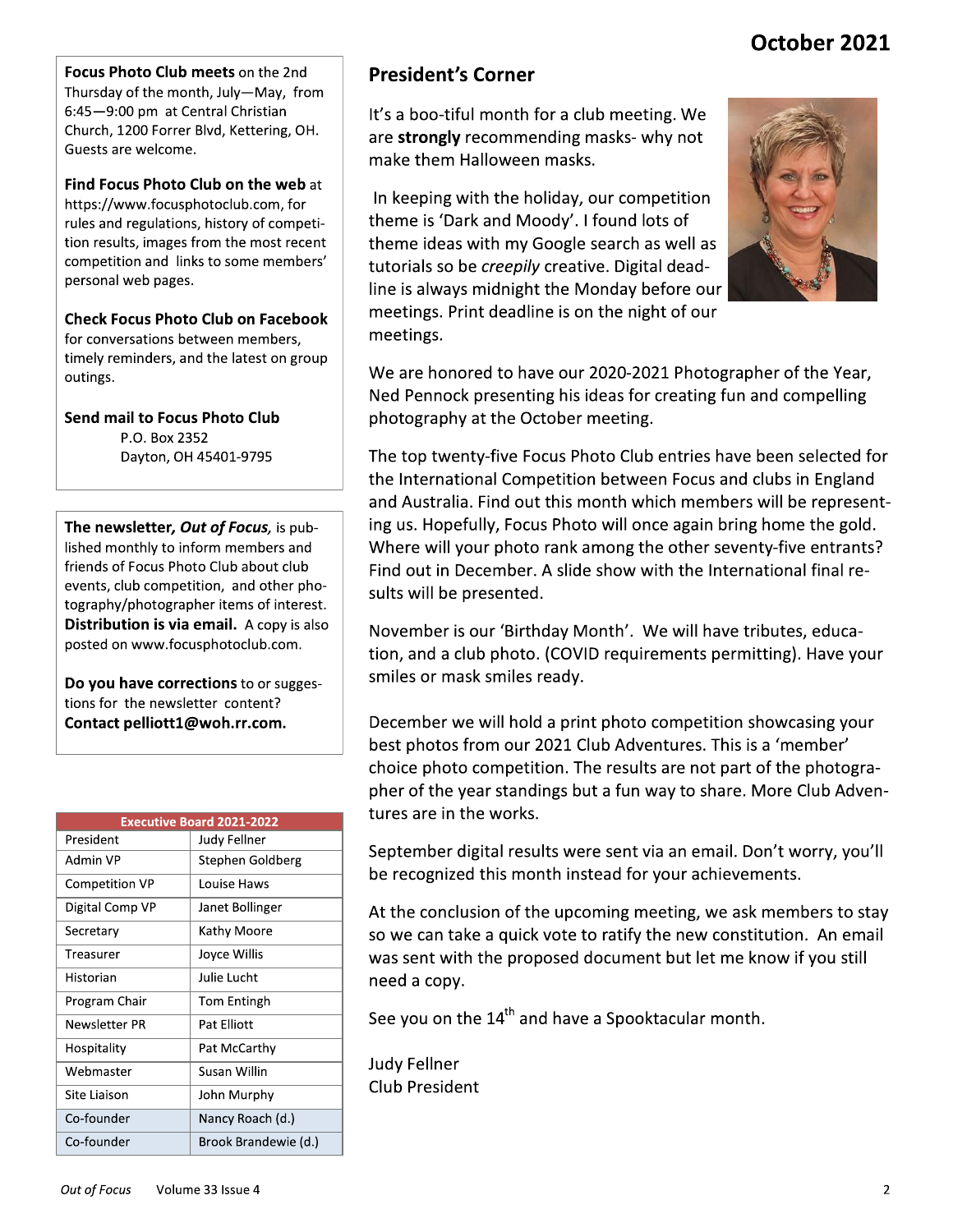## A lot happens at a Focus Photo Club meeting. You can be a part of it!

Stan Rohrer and Susan Willin regularly hold a Photo Shop hands-on one-on-one tutoring session, which they've named 'Office Hours', starting at 6:00 on the nights of the meetings. Arrive early with questions and requests for how-to help. There is no agenda other than what you want to know.

'Art from the Heart' is an opportunity for a 5 minute show and tell featuring one of your images and its significance to your photography. You may have a story that will move us or make us laugh. You may want to illustrate the kind of subject you're always drawn to or why a particular piece of gear feels like a talisman.

Bottom line, 'Art from the Heart' allows us to know each other in new ways. If you'd like to participate, talk to Program Chair, Tom Entingh. Or be prepared to say YES when he invites you.

Have you put together a short video (3 minutes max) using a series of your still images? Added some sound? Yes? Think it's pretty good? We want to see! There's often time allotted for a video before the formal program in the first half of the meeting. Talk to Tom.

Competition happens. That, of course takes competitors. If you haven't yet, or haven't recently, actually submitted images for competition, DO. The broader the range of work that's included, the more we all gain.

#### **Competition also requires workers at meetings.**

If you're interested in **serving as a judge**-they change every meeting, let Louise Haws, Competition Chair, know. She'll help you decide if you're "ready".

If you're willing and able to fetch and carry prints and ribbons during and after judging, jump in.

The educational or entertaining programs which are the feature of the first half of our meetings are planned well in advance, but we're always open to suggestions for topics and/or presenters for future months. Contact Tom Entingh, Program Chair, with your ideas.

### And a lot of photography happens outside of Focus Photo Club meetings...

Duh! A lot of us are taking pictures a lot of the time. Perhaps because we get paid to do it. Perhaps because we're pursuing material for competition themes. Sometimes because we're enjoying one of Focus Photo's official outings. Perhaps because we just like hanging out with other folks who "get it". \*\* Most likely, because we can't help ourselves.

As a side benefit to producing an image which tells the story you intended, you may have accrued other rewards. If you've received kudos for your work (a sale, an award, a special use of your photos) we want to know! Please share your "proud moment" at a meeting and make sure we're able to publish it here as well. Contact Pat Elliott, Newsletter Editor.

\*\* Keep an eye on Focus Photo's Facebook page for info on "unofficial", sometimes spur of the moment, photo ops  $\dots$  folks getting together, going someplace, probably having something to eat, and of course shooting pictures.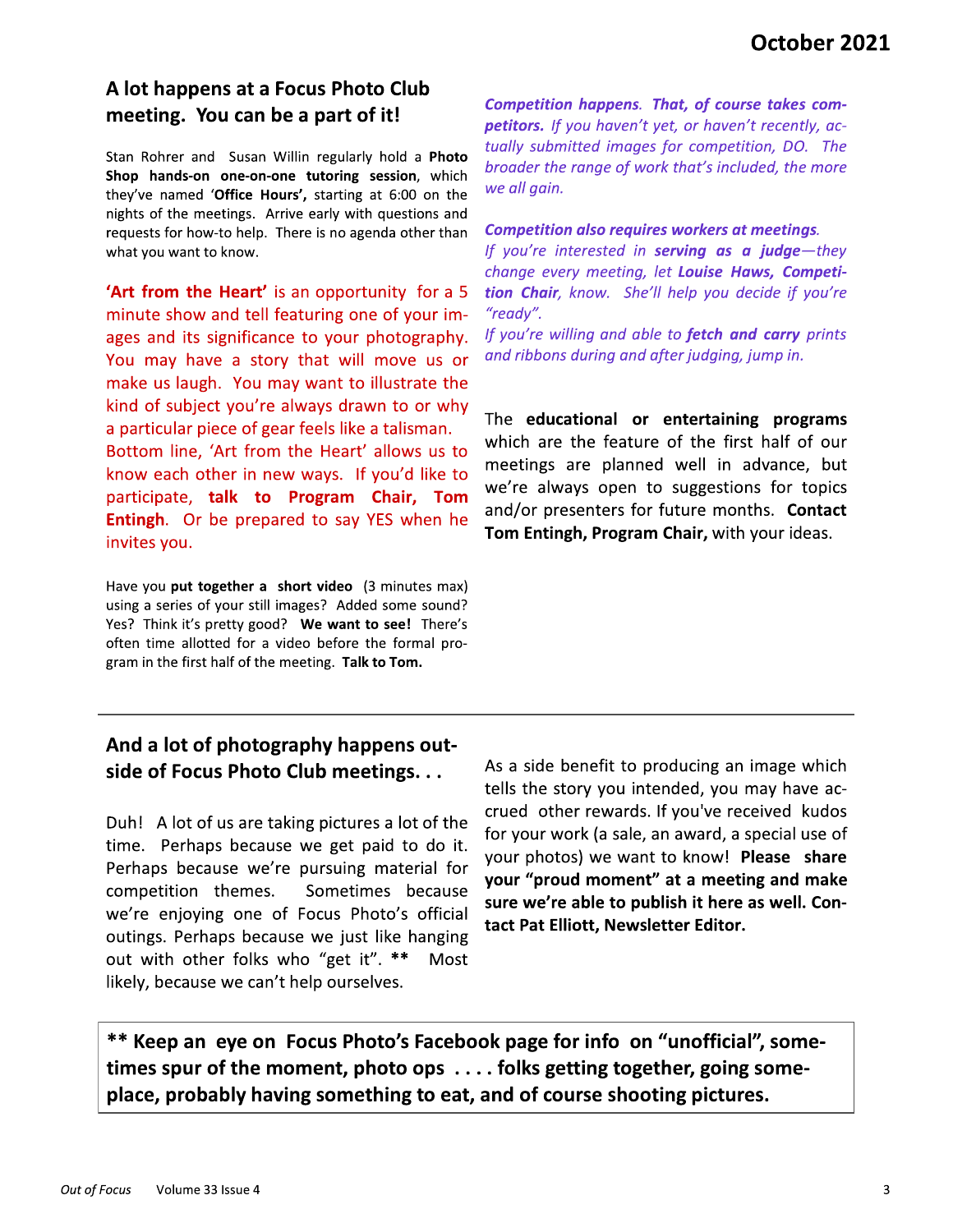**Focus Photo holds a monthly photo competition for printed** 

images and projected digital images. The optional competition theme for the month adds a challenge, or maybe an incentive, for the photographers. 1st, 2nd, 3rd, and Honorable Mention places are recognized in each category. Points based on placement level are accumulated towards End-of-Year awards.

"Winning" aside, we all benefit from seeing each others' work. Participation is a great opportunity for honing technique, stepping outside of usual subject arena, building a critical eye.

A qualified member (dues must have been paid, the member must be present at the meeting\*) may enter up to 4 photos per month but no more than 2 per category. Digital entries must be uploaded by 11:59 pm on the Monday prior to the monthly meeting. Print entries must be signed in at the meeting no later than 7:15.

\* A member may compete one time per year without being present. See complete rules on the Competition page of the website, www.focusphotoclub.com.

|                                        |      | <b>Competition Categories</b> |      |           |
|----------------------------------------|------|-------------------------------|------|-----------|
|                                        |      | Printed                       |      | Projected |
|                                        | Open | Theme                         | Open | Theme     |
| <b>Color Standard</b>                  | x    | х                             | x    | х         |
| Color<br><b>Unlimited Editing</b>      | X    | x                             | x    | x         |
| Monochrome<br><b>Unlimited Editing</b> | x    |                               | х    |           |

Avoid disqualification

International Competition Update: there were 59 images entered in the International Competition! The members whose images were selected to be part of the 25 going on for the international judging will be announced at the October meeting.

### **Competition Themes**

2021

| Jul  | In Camera Abstract         |
|------|----------------------------|
| Aug  | Liquid                     |
| Sep  | Reflection                 |
| Oct  | Dark and Moody             |
| Nov  | Thankful for               |
| Dec  | Tis the Season             |
|      |                            |
|      |                            |
| 2022 |                            |
| Jan  | <b>Shapes and Patterns</b> |
| Feb  | Backlighting               |
| Mar  | Green                      |
| Apr  | Color Explosion            |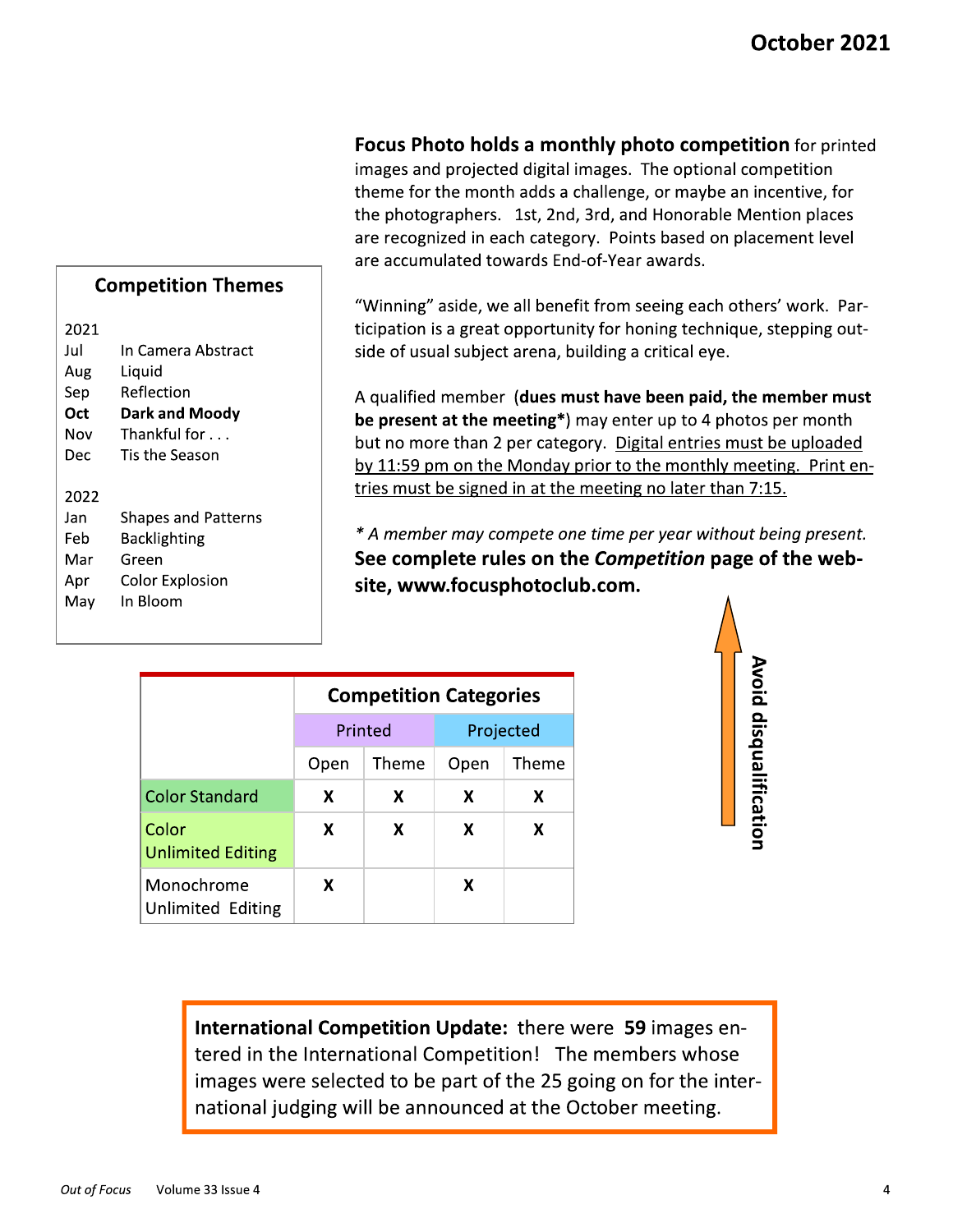### September Printed Image Competition Results

|                                                                                                                                                                                                                                                              | October 2021<br>September Printed Image Competition Results                                                                                                                                                                                                         |
|--------------------------------------------------------------------------------------------------------------------------------------------------------------------------------------------------------------------------------------------------------------|---------------------------------------------------------------------------------------------------------------------------------------------------------------------------------------------------------------------------------------------------------------------|
| <b>OPEN</b>                                                                                                                                                                                                                                                  | <b>THEME, Reflection</b>                                                                                                                                                                                                                                            |
| <b>Printed Color Standard Open</b><br>1st -- Stephen Goldberg/Eiffel Tower<br>Stephen Goldberg/Harum Bee<br>$2nd$ -- Al Ritchie<br>Purity<br>$3rd$ —- Tim Highley<br>Lazy Creek<br>John Murphy Badlands Sunset<br>HM —- Stan Rohrer<br><b>Union Terminal</b> | <b>Printed Color Standard Theme</b><br>1st -- Ned Pennock<br><b>Colored Pencils &amp; Wine Glass</b><br>2nd -- Louise Haws<br>Reflections in the Rio Grande<br>3rd -- Stan Rohrer<br>Xenia Fireworks<br>HM -- Al Ritchie<br>Longaberger<br>Studebaker AL<br>Ed Webb |
| <b>Printed Color Unlimited Editing Open</b><br>1st -- Stephen Goldberg/Old Packard<br><b>Richard Fox</b><br>C&O 2700<br>2nd -- Stephen Goldberg/Perma Guidelight House<br>Richard Fox Kennedy Covered Bridge<br>3rd -- Louise Haws<br>Strolling in the Fog   | <b>Printed Color Unlimited Editing Theme</b><br>1st -- Stan Rohrer<br>Delco Sunset<br>20 Minutes of Sunset<br>Richard Fox<br>Richard Fox<br>Concentration<br>$2nd$ -- Stan Rohrer<br>Dayton Night                                                                   |
| <b>Printed Monochrome Unlimited Editing Open</b><br>Ye Old Cabin<br>$1st$ -- Louise Haws<br>-- John Murphy<br>Sunset<br>2nd<br>Mushroom Life Cycle<br>$3rd$ -- John Murphy                                                                                   |                                                                                                                                                                                                                                                                     |

### September Projected Image Competition Results

|                                                                                    | September Projected Image Competition Results                                         |
|------------------------------------------------------------------------------------|---------------------------------------------------------------------------------------|
| <b>OPEN</b>                                                                        | <b>THEME, Reflection</b>                                                              |
| <b>Projected Color Standard Open</b><br>Joann Jozwiak<br>Three Amigos<br>$1st - -$ | <b>Projected Color Standard Theme</b><br>1st -- Merete Hvalshagen/Sunrise at Midnight |
| Sunset at the Vineyard<br>$2nd$ -- Scott Young                                     | Kathy Moore<br>Lily on Black                                                          |
| Crystal Allen<br>Pittsburg<br>$3rd - -$<br>Dean Brown<br>The Tackle                | Ned Pennock<br>Inside a Red Pepper<br>4th and Ludlow<br>$2nd$ -- Pat Elliott          |
| <b>Pollination Station</b><br>Scott Young<br>Dean Brown                            | Joann Jozwiak<br>Along the Creek<br>Dance of the Roses                                |
| Incomplete<br>HM —-                                                                | Scott Young<br>3rd -- Linda Daegele<br>Inner Sparkle                                  |
|                                                                                    | Merete Hvalshagen/Veiled Tranquility                                                  |
|                                                                                    | Holly Smith<br>Burnet                                                                 |
|                                                                                    | Holly Smith<br>Contemplation                                                          |
|                                                                                    | Scott Young<br>Eye Love Gramms                                                        |
|                                                                                    | <b>Ford Lake Sunset</b><br>HM -- Crystal Allen                                        |
|                                                                                    | <b>Bowl of Many Colors</b><br>Linda Daegele                                           |

September's Projected Image Results continued on page 6